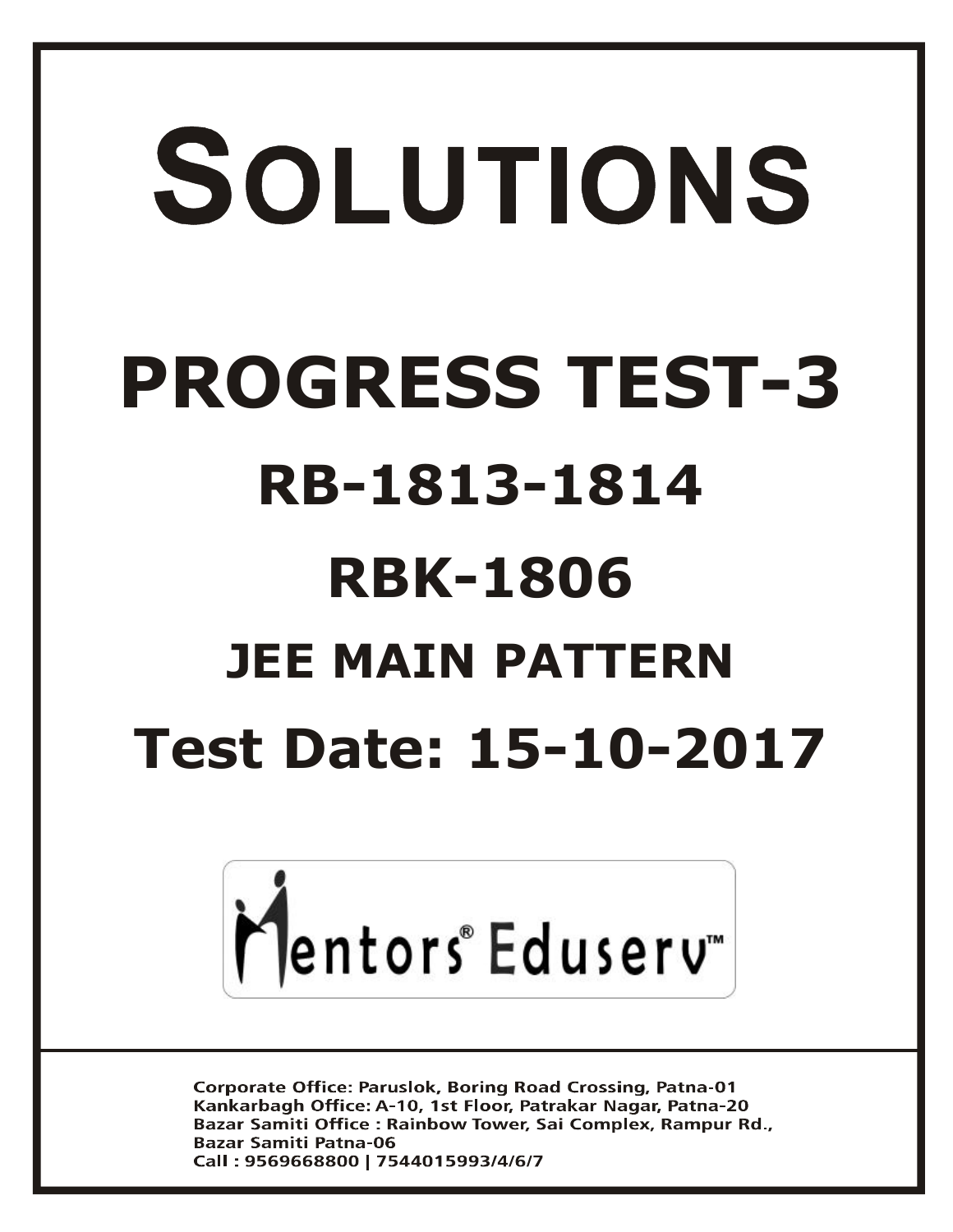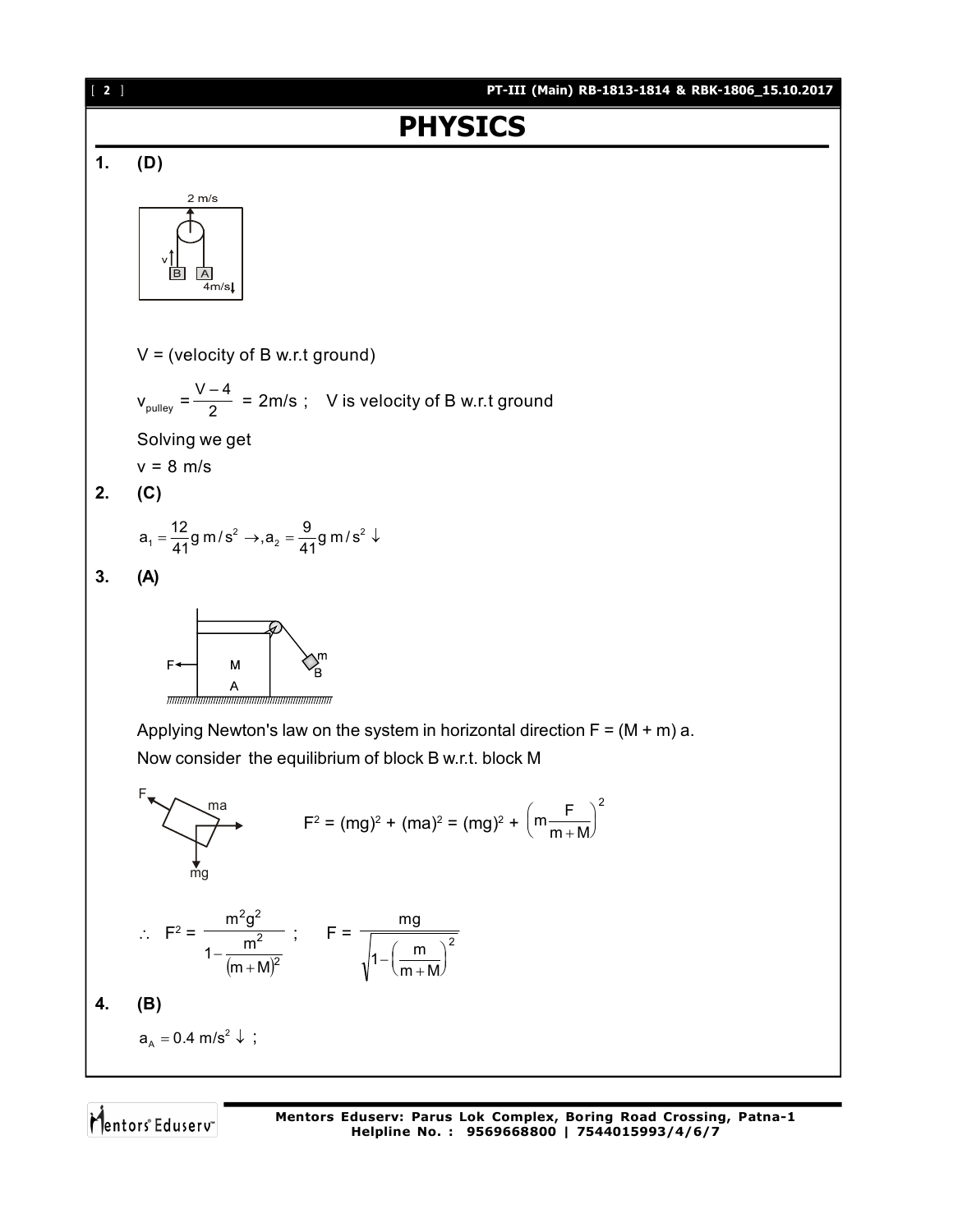#### **PT-III (Main) RB-1813-1814 & RBK-1806\_15.10.2017** [ **3** ]



Mentors Eduserv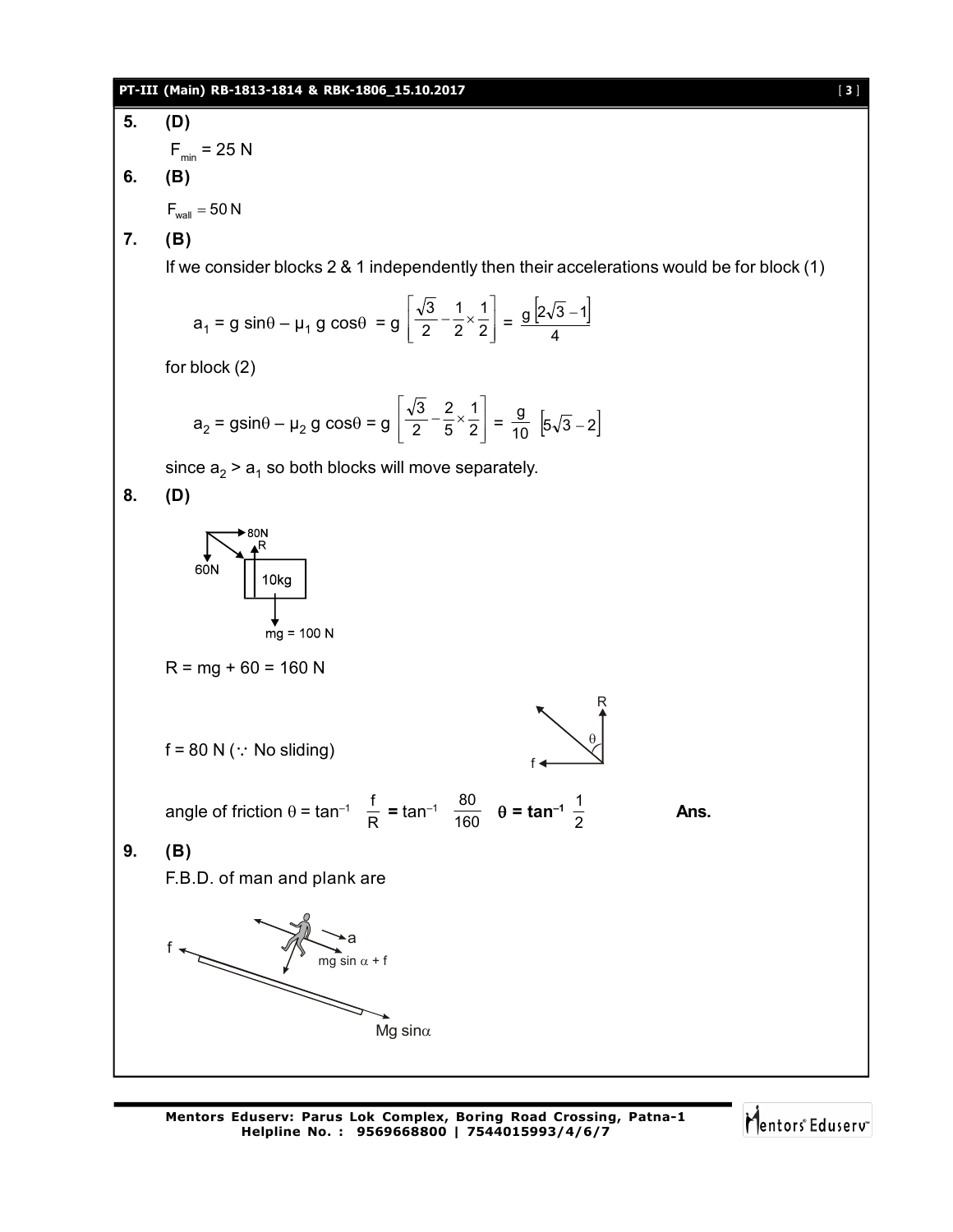[ **4** ] **PT-III (Main) RB-1813-1814 & RBK-1806\_15.10.2017** For plank to be at rest, applying Newton's second law to plank along the incline Mg sin = f ....................................(1) and applying Newton's second law to man along the incline. mg sin + f = ma ....................................(2)  $1+\frac{M}{m}$  down the incline  $\left(1+\frac{M}{m}\right)$  $\left(1+\frac{M}{m}\right)$  $a = g \sin \alpha \left(1 + \frac{m}{m}\right)$  $\backslash$ **10. (C)** Let  $\mathsf{m}_{\textsf{A}}$  and  $\mathsf{m}_{\textsf{B}}$  be the mass of blocks A and B respectively. As the force F increases from 0 to  $\mu_{\rm s}$   $\rm m_{A}$ g, the frictional force f on block A is such that f = F. When F =  $\mu_{\rm s}$ m $_{\rm A}$ g, the frictional force f attains maximum value f =  $\mu_{\rm s}$ mg. As F is further increased to  $\mu_{\rm s}$ (m<sub>A</sub>+m<sub>B</sub>)g, the block A does not move. In this duration frictional force on block A remains constant at  $\mu_{\rm s}^{} \, {\sf m}_{\rm A}^{} {\sf g}.$ Hence C is correct choice. **11. (A)**  $60 = 40 + T \implies T = 20N$  $a = \frac{20}{4} = 5$  m/s<sup>2</sup>  $=\frac{20}{4}$  = 5 4  $\frac{|\top|}{|\cdot|} = 4$  $\Rightarrow \frac{1}{1}$  = | a | **12. (C)** Dλ 2 **13. (D) 14. (C) 15. (B) 16. (C) 17. (B) 18. (B) 19. (B) 20. (D) 21. (C) 22. (D) 23. (D) 24. (C)** Let us resolve the velocity v imparted to the ball into component parallel with the sides of the table and consider the path of a ball as shown, for example, in the diagram (fig.). We obtain two equations, evident from the diagram : a  $\frac{2a-c}{t}$  = v cos  $\alpha$ ,  $\frac{2b}{t}$  $\frac{2b}{t}$  = v sin  $\alpha$ , t From these equations we get : b **cot**  $\alpha = \frac{2a - c}{2b}$ , i.e., we find angle  $\alpha$ , at which the ball must be struck. The value B for the velocity v which is imparted to the ball plays no part at all. $A \rightarrow c$ Mentors Eduserv **Mentors Eduserv: Parus Lok Complex, Boring Road Crossing, Patna-1 Helpline No. : 9569668800 | 7544015993/4/6/7**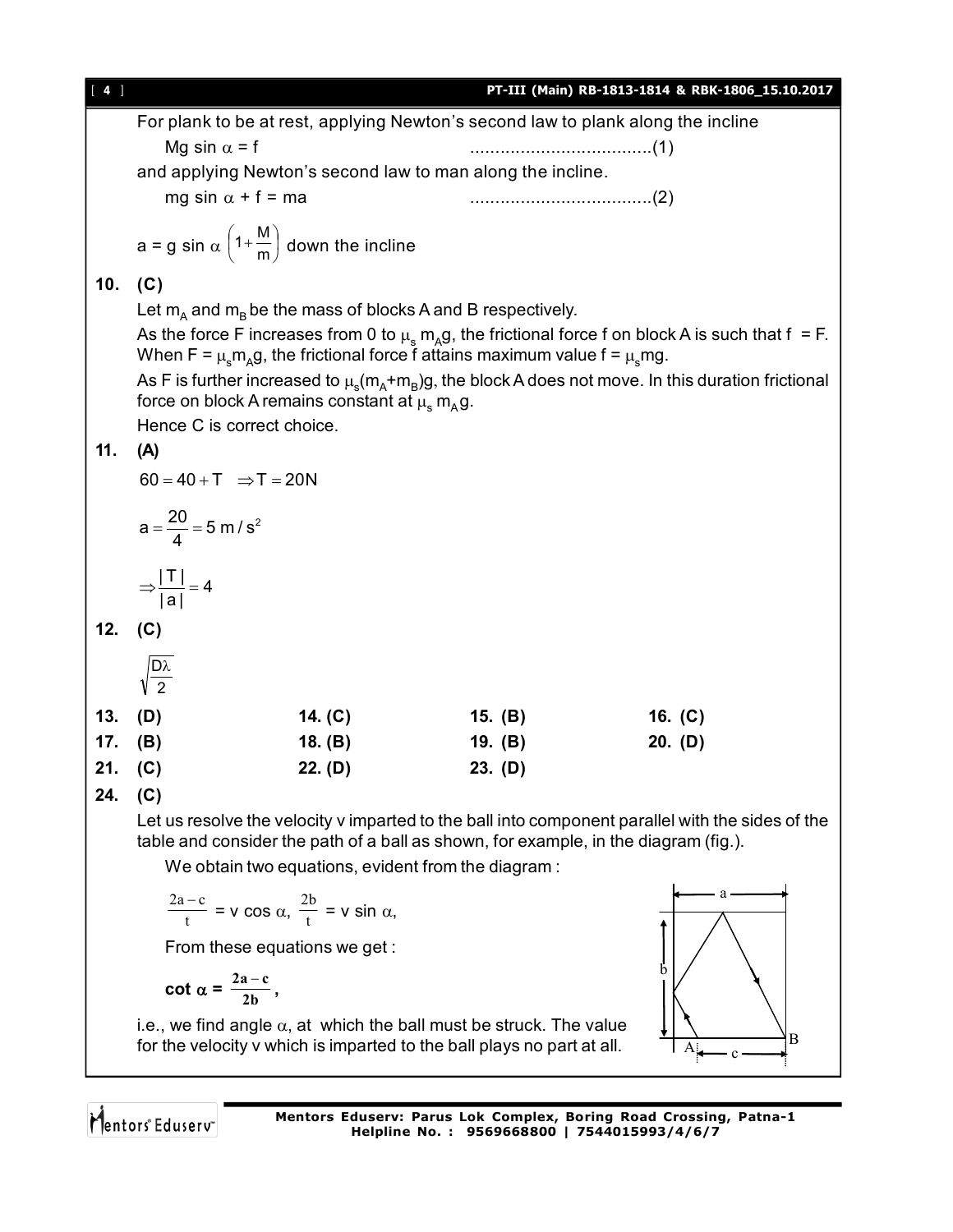#### **PT-III (Main) RB-1813-1814 & RBK-1806\_15.10.2017** [ **5** ]

**25. (B) 26. (B) 27. (C)**  $R = \sqrt{P^2 + 2PQ\cos\theta + Q^2}$  ...(1) tan 90° =  $\frac{1}{P + 2Q\cos\theta}$  $\theta$  $P + 2Q\cos$  $\frac{2Q\sin\theta}{2Q\cos\theta} = \frac{1}{0}$  $P + 2Q \cos \theta = 0$ from (1)  $R = \sqrt{P(P + 2Q\cos\theta) + Q^2}$  $R = Q$ **28. (B)**  $\rightarrow$   $\rightarrow$  $\overrightarrow{a} \times \overrightarrow{b}$  = 1 1 1  $1 -1 1$  $\hat{i}$   $\hat{j}$   $\hat{k}$  $\begin{vmatrix} -1 & 1 \\ 1 & 1 \end{vmatrix}$  =  $-2\hat{i} + 2\hat{k}$ here  $\vec{a} \times \vec{b}$  is perpendicular to both  $\vec{a}$  and  $\vec{b}$  unit vector along =  $\vec{a} \times \vec{b}$  =  $\frac{-21+2\vec{k}}{\sqrt{(-2)^2+2^2}}$  $2\hat{i} + 2\hat{k}$  $(-2)^{2}+2^{2}$  $-2i + 2$  $\ddot{}$ =  $\hat{i} + \hat{k}$ 2  $-i + k$ **29. (A)** Use R =  $\sqrt{a^2 + b^2 + 2ab\cos\theta}$  and  $S = \sqrt{a^2 + b^2} - 2ab\cos\theta$ also tan  $\alpha = \frac{\cos \theta}{a + b \cos \theta}$  $\theta$  $a + b \cos$ bsin **30. (D)**

Mentors Eduserv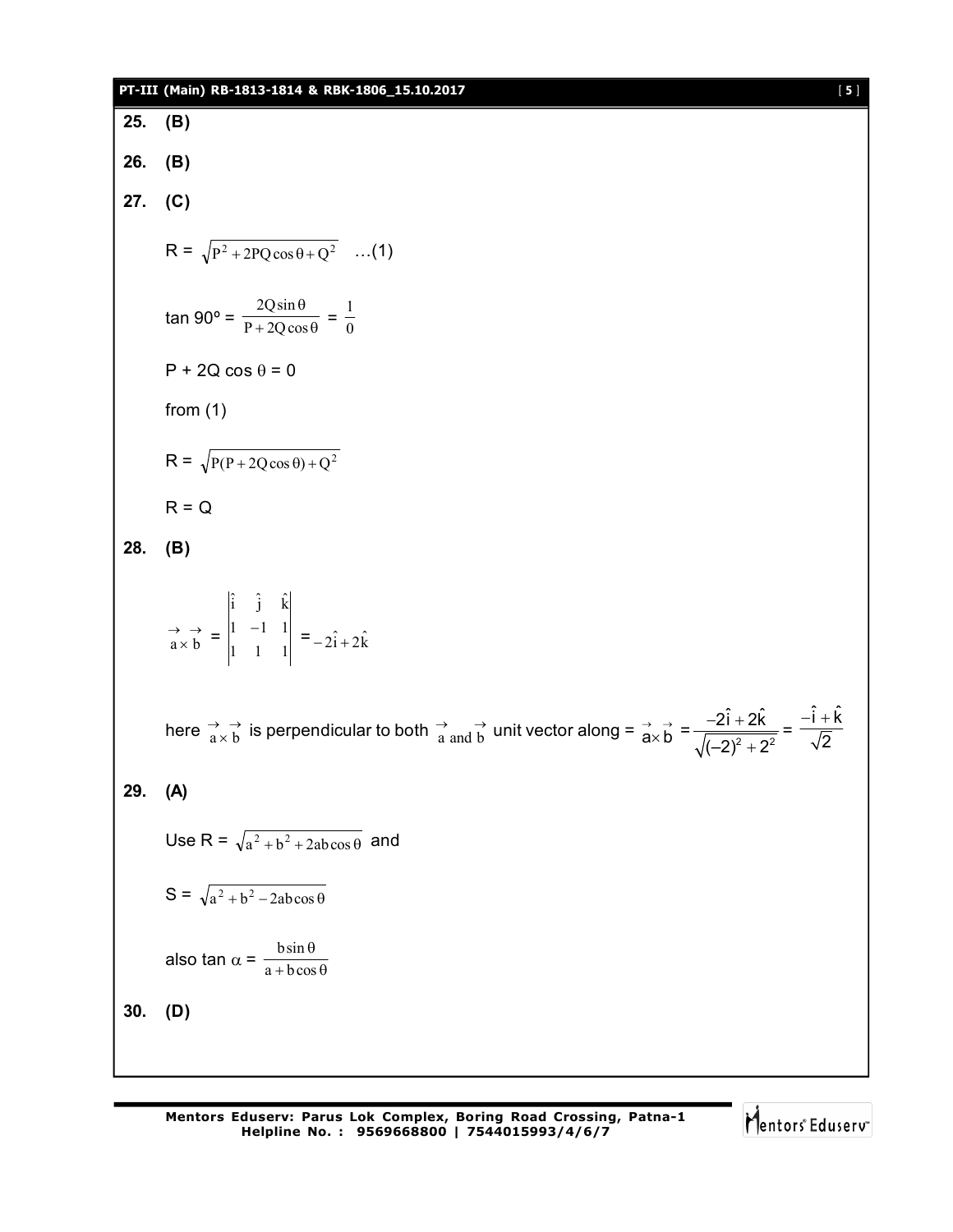## **CHEMISTRY**

### **31. (A)**

Mole of Nx =  $\frac{8}{1} \times \frac{1}{3} \times \frac{1}{1} \times$  (Moles of M) Mole of M =  $\frac{206}{103} \times \frac{3}{8} = \frac{3}{4}$  $\therefore$  Mass of M =  $\frac{3}{4} \times 56 = 42g$ **32. (D)** Mass of BaCl<sub>2</sub> in 50 ml =  $\frac{20.8}{100} \times 50 = 10.4g$  $n_{\text{BaCl}_2} = \frac{10.4}{208} = 0.05$ Moles of H<sub>2</sub>SO<sub>4</sub> =  $\frac{9.8}{98}$  = 0.1  $\therefore$  BaCl<sub>2</sub> is a L.R.  $n_{\scriptscriptstyle \text{BaSO}_4}^{}=0.05$  $\mathsf{mass}_{\mathsf{BasO}_4} = 0.05\,\times 233$  = 11.65<code>g</code> **33. (A)** Money to be spent (A) Rs. 50 x 1 (B) Rs. 56 x 1 (C) Rs.  $30 \times 2 =$  Rs. 60 (D) Rs.  $27 \times 2 =$  Rs 54 Sample 'A' is most suitable. **34. (D)** n factor is 1 Eq. weight =  $\frac{M}{1}$  = 128 g **35. (B) 36. (C) 37. (C)** No. of moles of glucose = 6 1 180 30  $=$ So, no. of moles of C =  $\frac{1}{20} \times 6 = \frac{1}{5}$ 30 5  $\times$  6 = -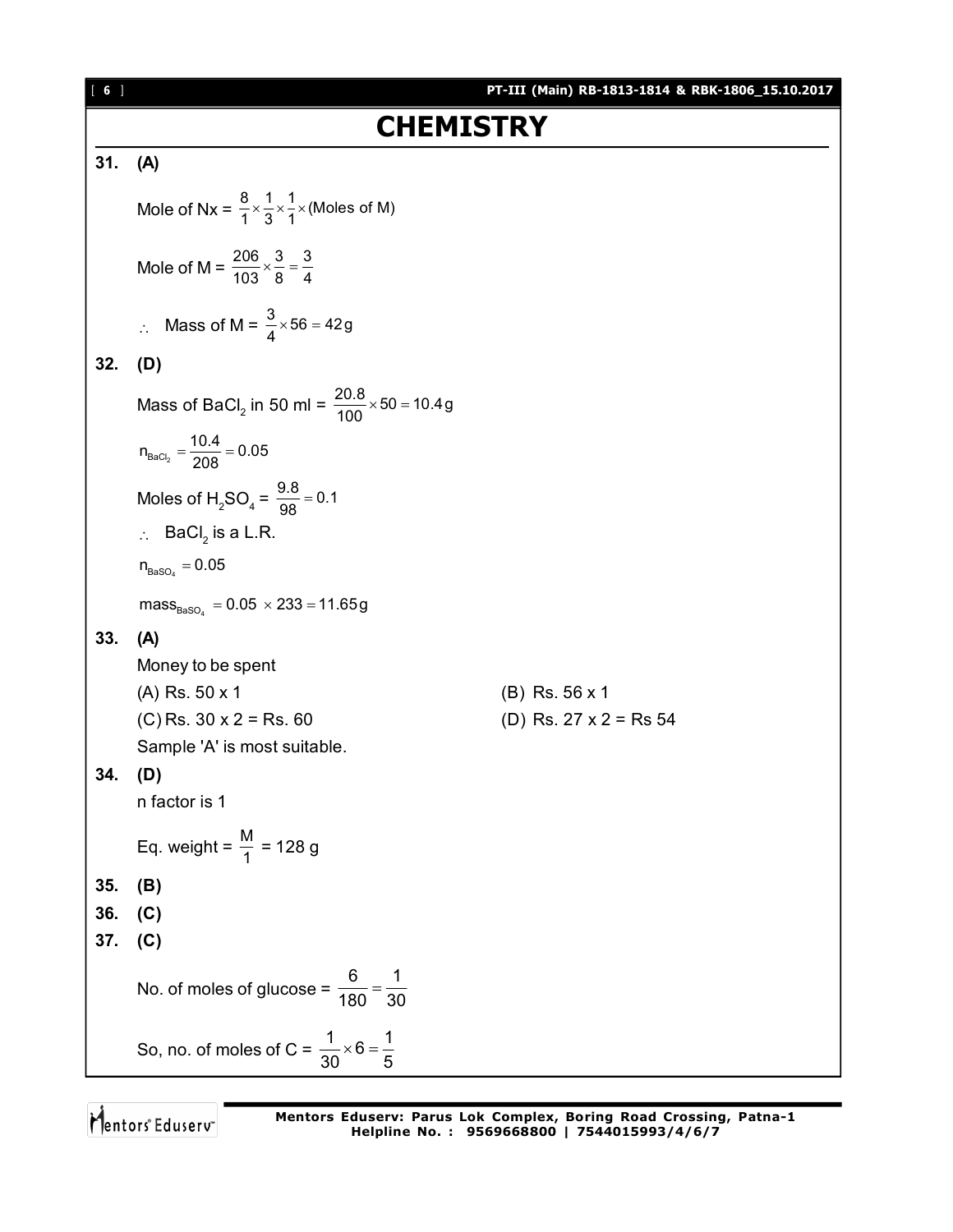#### **PT-III (Main) RB-1813-1814 & RBK-1806\_15.10.2017** [ **7** ]

and no. of moles of H =  $\frac{1}{20} \times 12 = \frac{2}{5}$ 30 5  $\times$  12 =  $\frac{1}{2}$ mass of O in the compound =  $4.4 - \left(\frac{1}{5} \times 12 + \frac{2}{5} \times 1\right)$ 5 5  $-\left(\frac{1}{5}\times 12 + \frac{2}{5}\times 1\right) = 1.6g$ i.e., moles of  $O =$ 1.6 1 16 10  $=$ mole ratio of C : H : O =  $\frac{1}{5}$  :  $\frac{2}{5}$  :  $\frac{1}{40}$  = 2 : 4 : 1 5 5 10  $=$ So, empirical formula =  $C_2H_4O$ **38. (C)** If mass of one  $C^{12}$  atom = 24 a.m.u then mass of one He atom  $= 8$  a.m.u **39. (B)**  $2H_2O_2(aq.) \longrightarrow 2H_2O(\ell) + O_2(q)$ 1 litre solution 22.7 litre at S.T.P 2 mole 2 mole at S.T.P mass of solvent =  $(1000x - 68)g$ So, molality =  $\left(\frac{2 \times 1000}{1000 \times 0.69}\right)$ m  $1000x - 68$  $=\left(\frac{2\times1000}{1000x-68}\right)$ m **40. (A)** Let x mole  $\rm S_2O_8^{-2}$  is oxidised Now, g eq. of  $S_2O_8^{-2} = g$  eq. of  $SO_2$  $x \times 2 = 1 \times 2$ or,  $x = 1$ or, Balance the reaction. **41. (C)** 5 3 4 2 1CN

Mentors Eduserv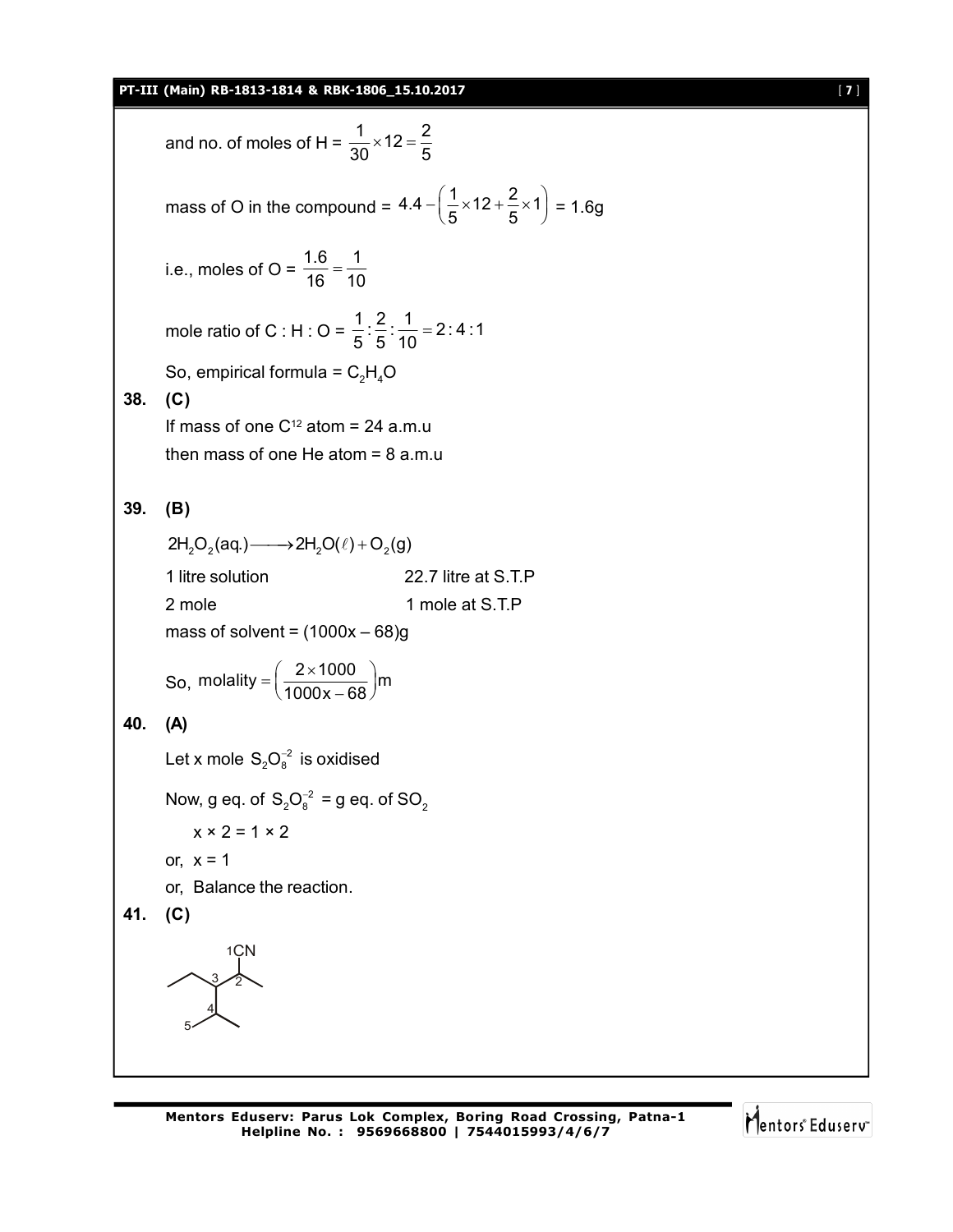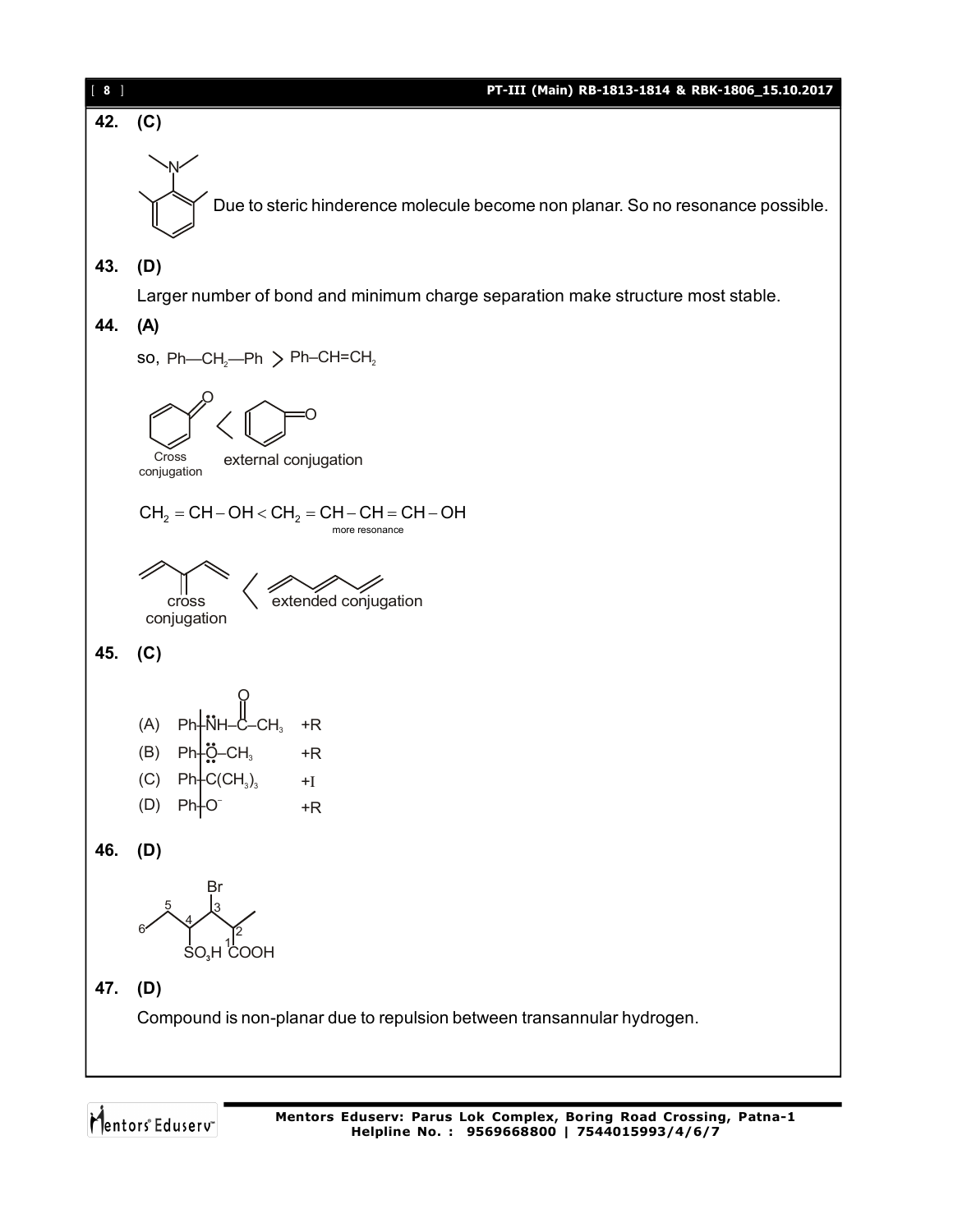#### **PT-III (Main) RB-1813-1814 & RBK-1806\_15.10.2017** [ **9** ]



Mentors<sup>®</sup> Eduserv<sup>®</sup>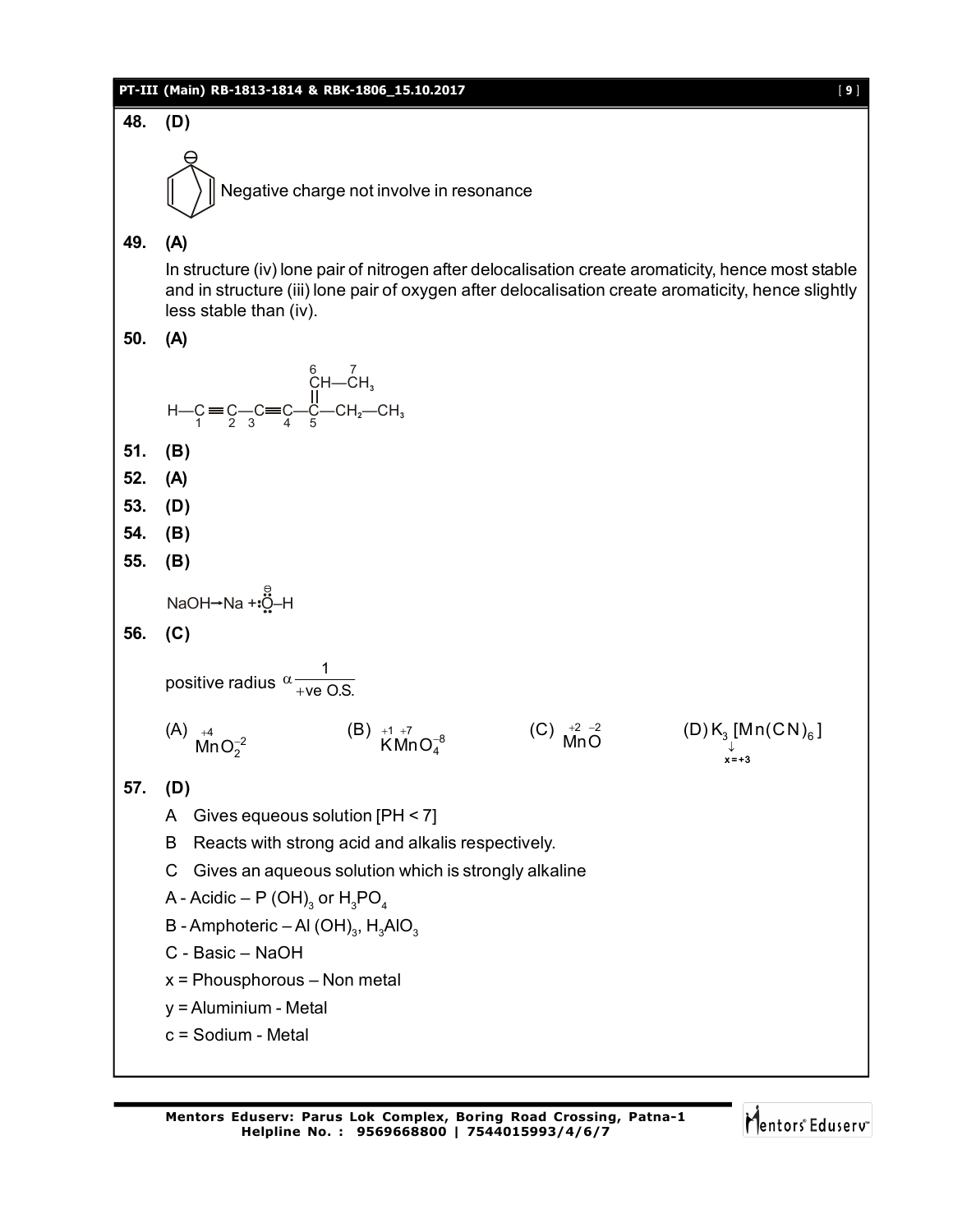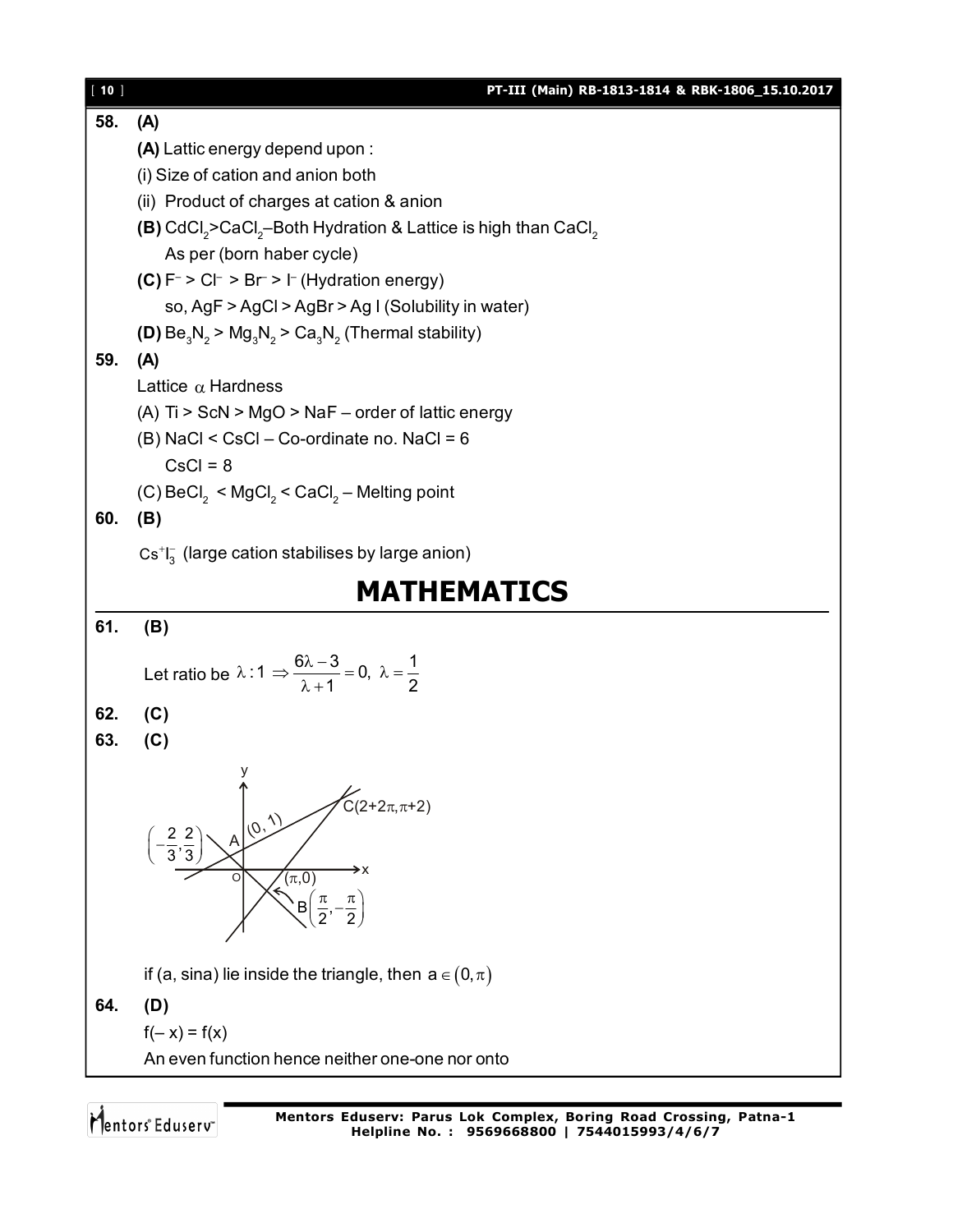#### **PT-III (Main) RB-1813-1814 & RBK-1806\_15.10.2017** [ **11** ]

65. (B)  
\n
$$
n(A) = n - 1
$$
  
\n $n(A \times A) = (n - 1)^2$   
\nNumber of relation on A = 2<sup>(n-1)^2</sup>  
\n66. (B)  
\n $4m^3 - 3am^2 - 8a^2m + 8 = 0$   
\n $m_1m_2m_3 = -2$   
\n $\Rightarrow m_3 = 2$  (∵  $m_1m_2 = -1$ )  
\n67. (B)  
\n $2x^2 + 3y^2 - 5x(\frac{y - mx}{C}) = 0$   
\nCoefficient of x<sup>2</sup> + coefficient of y<sup>2</sup> = 0  
\n $5 + \frac{5m}{C} = 0 \Rightarrow m + c = 0$   
\n $5 + \frac{6m}{C} = 0 \Rightarrow m + c = 0$   
\nThen the equation of family of line is y = m(x - 1)  
\n68. (A)  
\n $Q(4,5)$   
\n $\Rightarrow P(4,1)$   
\n $P(1,4)$   
\n $P(1,4)$   
\n $P(1,1)$   
\n $P(4,1)$   
\n $P(4,1)$   
\n $P(4,1)$   
\n $P(4,1)$   
\n $P(4,1)$   
\n $P(4,1)$   
\n $P(4,1)$   
\n $P(4,1)$   
\n $P(4,1)$   
\n $P(4,1)$   
\n $P(4,1)$   
\n $P(4,1)$   
\n $P(4,1)$   
\n $P(4,1)$   
\n $P(4,1)$   
\n $P(4,1)$   
\n $P(4,1)$   
\n $P(4,1)$   
\n $P(4,1)$   
\n $P(4,1)$   
\n $P(4,1)$   
\n $P(4,1)$   
\n $P(4,1)$   
\n $P(4,1)$   
\n $P(4,1)$   
\n $P(4,1)$   
\n $P(4,1)$   
\n $P(4,1)$   
\n $P(4,1)$ <

Mentors<sup>e</sup> Eduserv<sup>-</sup>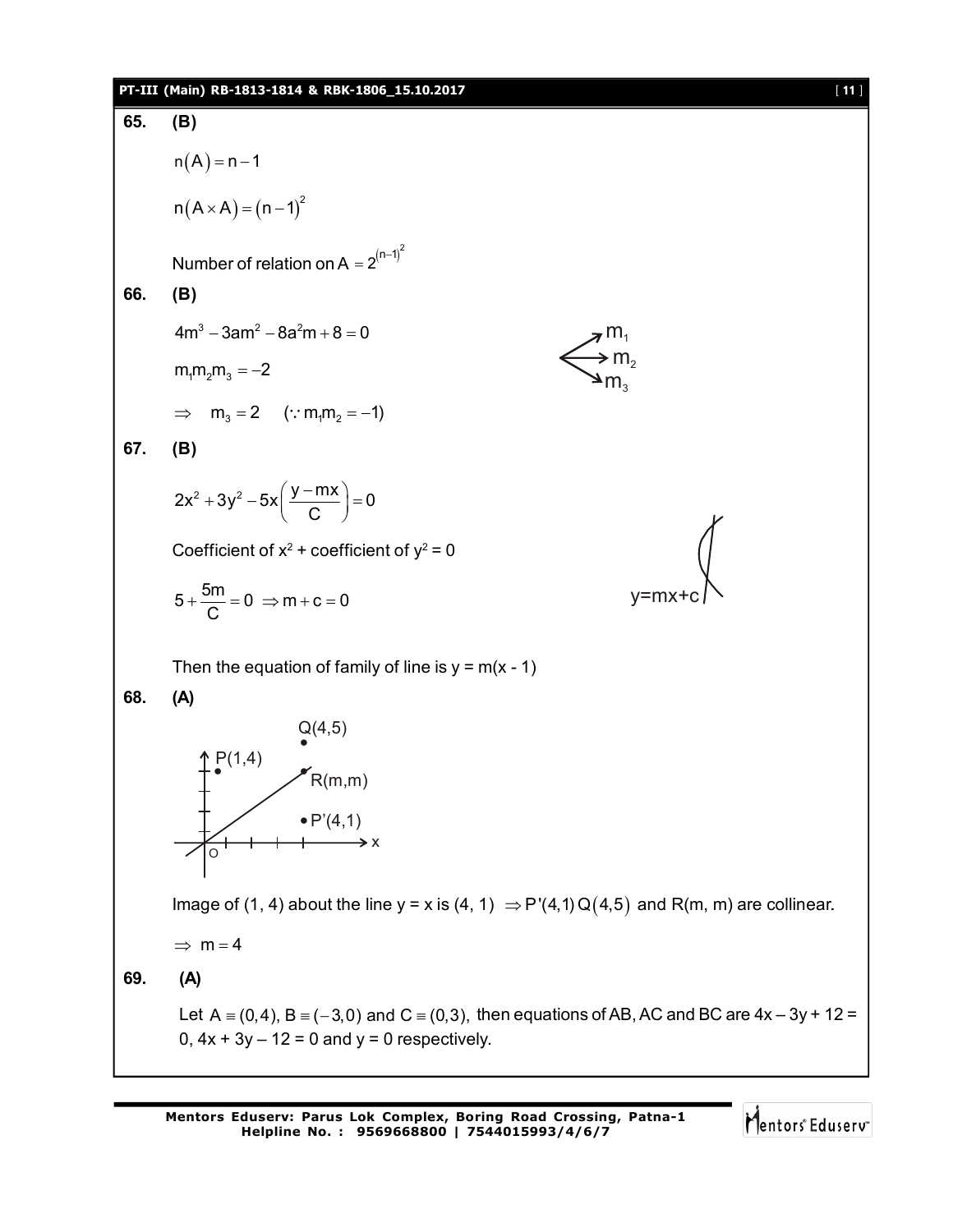#### [ **12** ] **PT-III (Main) RB-1813-1814 & RBK-1806\_15.10.2017**

Let  $P \equiv (h,k)$ , then  $2 + 3^2$   $1/4^2 + 3^2$ | 4h – 3k + 12 | | 4h + 3k – 12 |  $4^2 + 3^2$   $\sqrt{4^2 + 3^2}$  $\frac{-3k+12}{\sqrt{2k+1}}$ .  $\frac{|4h+3k-1|}{\sqrt{2k+1}}$  $+3^2$   $\sqrt{4^2} + 3^2$  $= |k|^2$ A(0, 4) C (3, 0) B (-3, 0)  $\overline{0}$ X Y  $P(h,k)$  $0, \frac{3}{2}$  $\left(0,\frac{3}{2}\right)$  $\implies$   $(4h - 3k + 12)(-4h - 3k + 12) = 25k^2$  $h^2 + k^2 + \frac{9}{6}k - 9 = 0$ 2  $\Rightarrow$  h<sup>2</sup> + k<sup>2</sup> +  $\frac{8}{6}$ k - 9 = 0  $\therefore$  Locus of P is a portion of the circle,  $x^{2} + y^{2} + \frac{9}{2}y - 9 = 0$ 2  $+ y^2 + \frac{9}{2}y - 9 = 0$  $x = 0 \Rightarrow y = \frac{3}{6}$  or  $-6$ 2  $= 0 \Rightarrow y = \frac{6}{2}$  or  $-6$  $\therefore$  Minimum distance of P from A = 4 -  $\frac{3}{8} = \frac{5}{8}$ 2 2  $=4-\frac{6}{6}=\frac{6}{6}$ . **70. (A)**  $1 - 3x \ge 0$  $x \leq \frac{1}{2}$ 3  $\leq$ And  $-x^2 + x + 6 \ge 0$  $x^2 - x - 6 \le 0$  $x^2 - 3x + 2x - 6 \le 0$  $(x-3)(x+2) \le 0$  $x \in [-2,3]$ The answer will be  $2,\frac{1}{2}$ 3  $\left[-2, \frac{1}{3}\right]$ **71. (A)**  $\frac{1}{19}$  $\pi$  + cos 3 19  $\pi$  + cos 5 19  $\pi$  + ... + cos 17 19  $\pi$ = 2sin <u> 19</u> 2sin 19  $\pi$  $\pi$  $\cos \frac{\pi}{12} + \cos \frac{3\pi}{12} + \cos \frac{5\pi}{12} + ... + \cos \frac{17\pi}{12}$ 19 19 19 19  $\left[\cos{\frac{\pi}{19}}+\cos{\frac{3\pi}{19}}+\cos{\frac{5\pi}{19}}+...+\cos{\frac{17\pi}{19}}\right]$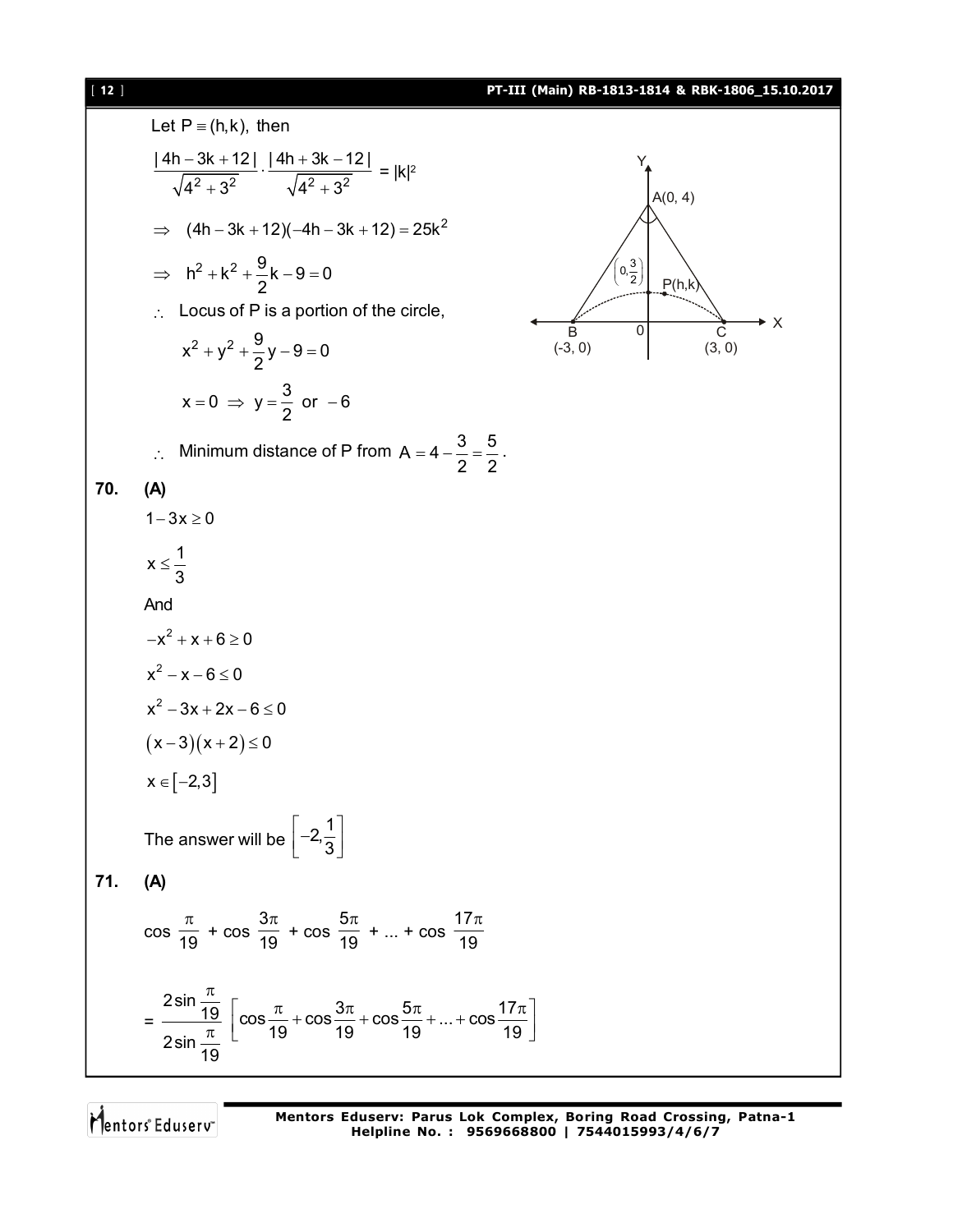#### **PT-III (Main) RB-1813-1814 & RBK-1806\_15.10.2017** [ **13** ]

$$
= \frac{1}{2\sin\frac{\pi}{19}}\left[\sin\frac{2\pi}{19}+\left(\sin\frac{4\pi}{19}-\sin\frac{2\pi}{19}\right)+\left(\sin\frac{6\pi}{19}-\sin\frac{4\pi}{19}\right)+\ldots+\left(\sin\frac{18\pi}{19}-\sin\frac{16\pi}{19}\right)\right]
$$

$$
= \frac{\sin\frac{18\pi}{19}}{2\sin\frac{\pi}{19}} = \frac{\sin\left(\pi - \frac{\pi}{19}\right)}{2\sin\frac{\pi}{19}} = \frac{\sin\frac{\pi}{19}}{2\sin\frac{\pi}{19}} = \frac{1}{2}
$$

**Aliter** : Use sum of cosine series

**72. (B)**

Using wavy curve method :

$$
\begin{array}{cccc}\n-\infty & -\infty & \bullet & \bullet & \bullet & \bullet & \bullet & \bullet \\
\hline\n-\vee e & -8 & +\vee e & -2 & -\vee e & 1 & -\vee e & 7 & +\vee e \\
\therefore & x \in (-\infty, 8) \cup [-2, 1] \cup (1, 7)\n\end{array}
$$

$$
i.e.,\ x\in(-\infty,\,8)\cup[-2,\,7)
$$

 $-2 < x < 0$  or  $0 < x < \frac{1}{2}$ 

**73. (C)**

$$
\Rightarrow -\infty < \frac{2}{x} < -1 \text{ or } 4 < \frac{2}{x} < \infty \Rightarrow R - [-1, 4]
$$

$$
74. (D)
$$

We have,  $\frac{\log_{10} a}{2} = \frac{\log_{10} b}{3} = \frac{\log_{10} c}{5} = \lambda$ (say)  $=\frac{10 \text{ g}}{2} = \frac{10 \text{ g}}{2} = \lambda(3)$ 

⇒ 
$$
\log_{10} a = 2\lambda
$$
,  $\log_{10} b = 3\lambda$ ,  $\log_{10} c = 5\lambda$   
\n⇒  $a = 10^{2\lambda}$ ,  $b = 10^{3\lambda}$ ,  $c = 10^{5\lambda}$  ⇒  $bc = 10^{8\lambda} = (10^{2\lambda})^4 = a^4$ 

**75. (A)**

$$
\tan 27x - \tan x = (\tan 27x - \tan 9x) + (\tan 9x - \tan 3x) + (\tan 3x - \tan x)
$$
\n
$$
= \left(\frac{\sin 27x}{\cos 27x} - \frac{\sin 9x}{\cos 9x}\right) + \left(\frac{\sin 9x}{\cos 9x} - \frac{\sin 3x}{\cos 3x}\right) + \left(\frac{\sin 3x}{\cos 3x} - \frac{\sin x}{\cos x}\right)
$$
\n
$$
= \frac{\sin 18x}{\cos 27x \cdot \cos 9x} + \frac{\sin 6x}{\cos 9x \cdot \cos 3x} + \frac{\sin 2x}{\cos 3x \cdot \cos x}
$$
\n
$$
= 2\left[\frac{\sin 9x}{\cos 27x} + \frac{\sin 3x}{\cos 9x} + \frac{\sin x}{\cos 3x}\right]
$$

Mentors Eduserv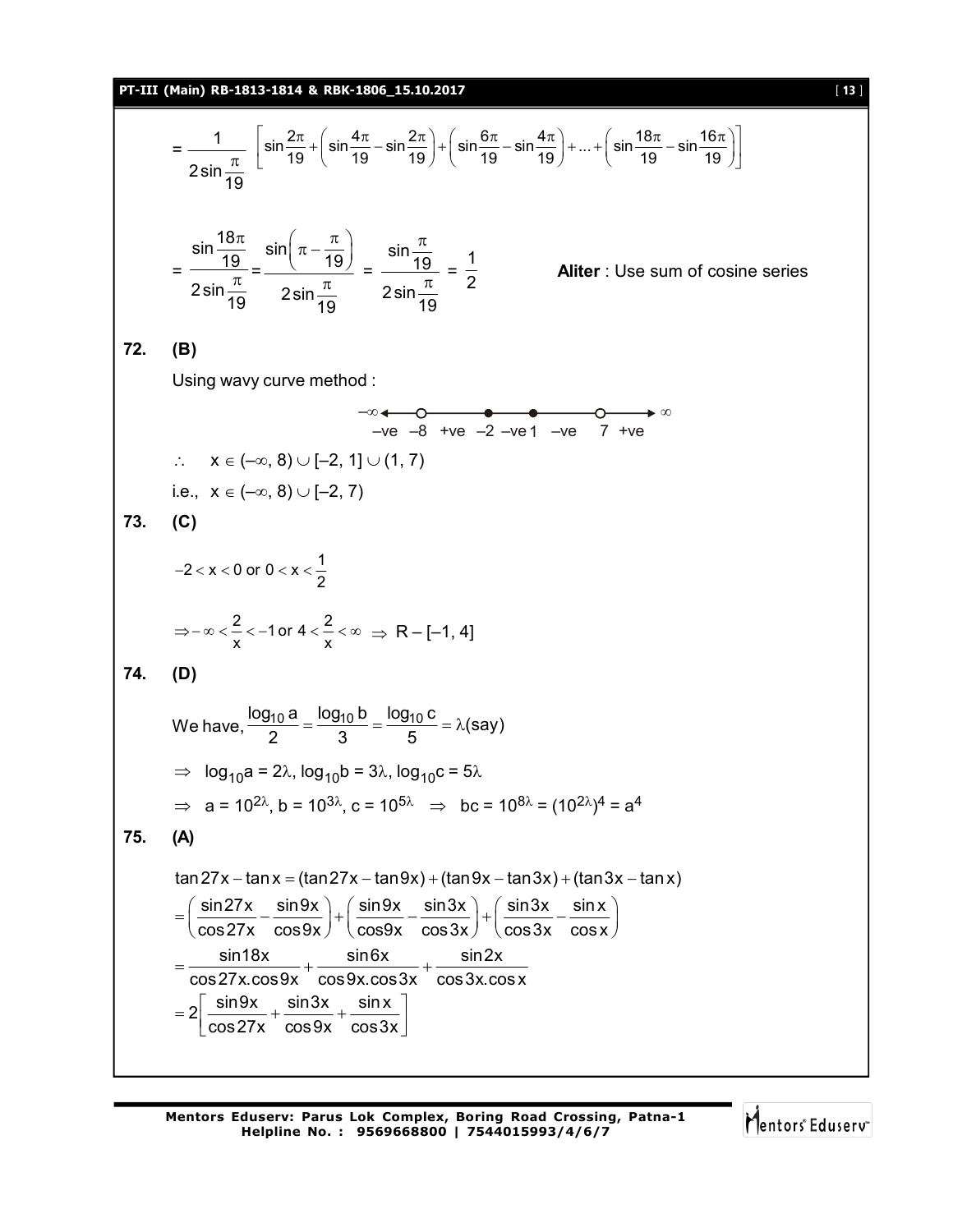76. (C)  
\n
$$
\frac{\sin x \sqrt{a + b \tan^2 x}}{\sqrt{a + (b - a) \sin^2 x}} = \frac{\sin x \sqrt{a + b \tan^2 x}}{\sqrt{a \cos^2 + b \sin^2 x}} = \frac{\sin x}{|\cos x|}
$$
\n77. (D)  
\nEquation of the lines joining the origin to the points of intersection of the given curves is  
\n
$$
3x^2 + pxy - 4x(y + 2x) + 1.(y + 2x)^2 = 0 \implies x^2 - py - y^2 = 0
$$
\nwhich are perpendicular for all values of p.  
\n78. (A)  
\n
$$
2 \sin \frac{A + B}{2} \cos \frac{A - B}{2} + 2 \sin \frac{C + D}{2} \cos \frac{C - D}{2} = 4
$$
\n
$$
\implies \sin A + \sin B + \sin C + \sin D = 4
$$
\n
$$
\therefore A = B = C = D = 90^\circ
$$
\n
$$
\implies \sum \cos \frac{A}{2} \cos \frac{B}{2} = 6 \cdot \frac{1}{\sqrt{2}} \cdot \frac{1}{\sqrt{2}} = 6 \cdot \frac{1}{2} = 3
$$
\n79. (A)  
\nminimum value of R.H.S. = 2, at x=1 and maximum value of L.H.S. is 2 at x = 2n\pi, n \in I  
\nThus no. of real solution = 0.  
\n80. (C)  
\n
$$
\sec 40^\circ, \sec 80^\circ, \sec 160^\circ \text{ are the roots of } \frac{8}{t^3} - \frac{6}{t} + 1 = 0
$$
\nor  $t^3 - 6t^2 + 8 = 0$   
\n
$$
\therefore \text{ Sum of roots} = 6.
$$
\n81. (A)  
\n
$$
\tan (\alpha + 2\beta) = \frac{\tan \alpha + \tan 2\beta}{1 - \tan \alpha \cdot \tan 2\beta} = \frac{\tan \alpha + \frac{2 \tan \beta}{1 - \tan^2 \beta}}{1 - \frac{2 \tan \alpha \cdot \tan \beta}{1 - \tan^2 \beta}}, \text{ where } \tan \beta = \frac{1}{3}.
$$
\n82. (C)  
\nLet P = cos 0 cos 20 cos 30... cos 10040  
\nand Q = sin 0 sin 20 sin 30... sin 10040

Mentors<sup>®</sup> Eduserv<sup>®</sup>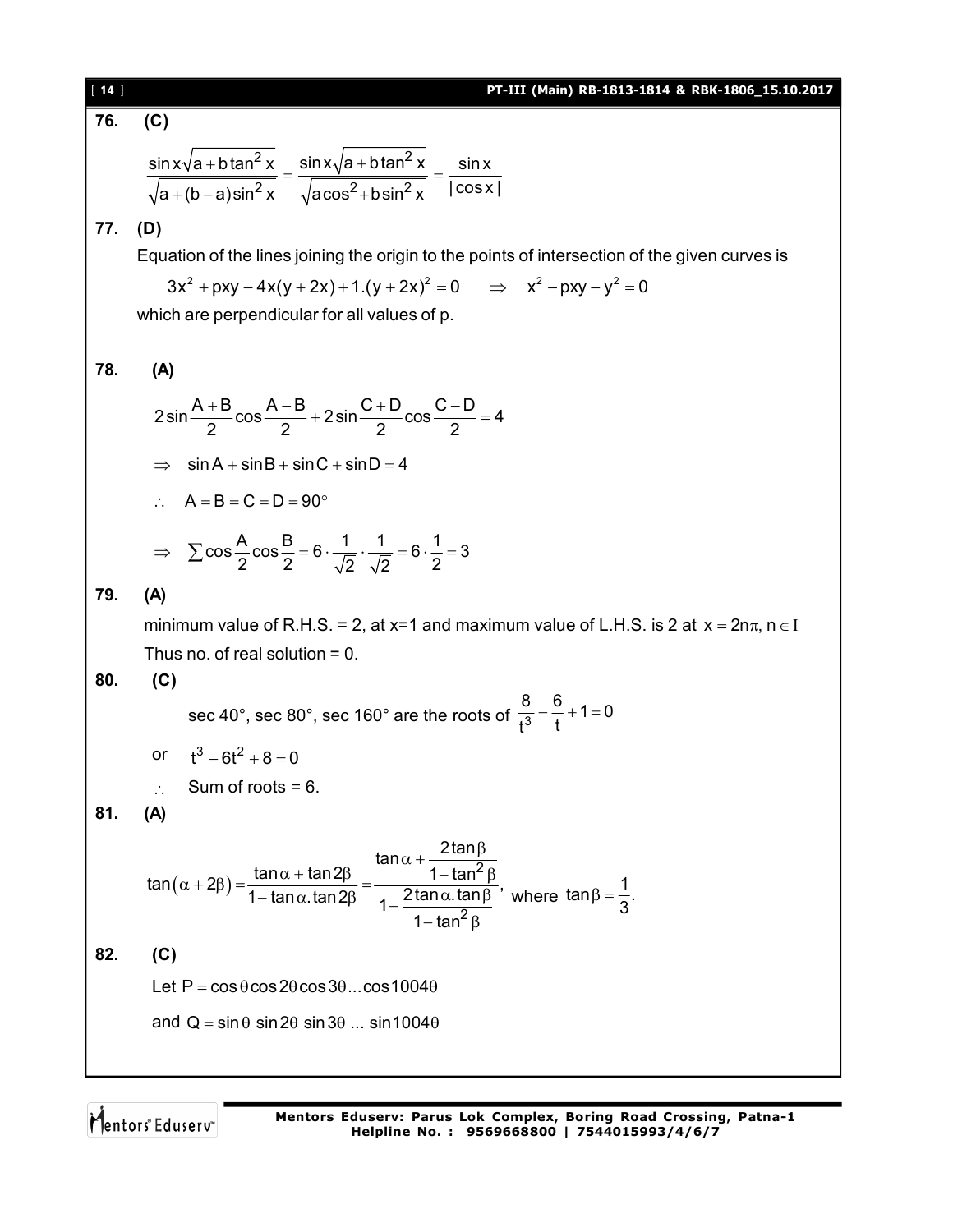Then  $2^{1004}$  PQ = sin 2 $\theta$  sin 4 $\theta$  ... sin 2008 $\theta$  $=$  (sin 2 $\theta$  sin 4 $\theta$ ... sin 1004 $\theta$ ) [sin( $2\pi - 1003\theta$ )sin( $2\theta - 1001\theta$ )...sin( $2\pi - \theta$ )]  $= (\sin 2\theta \sin 4\theta ... \sin 1004\theta)$  [-sin1003 $\theta$ ][-sin1001 $\theta$ ] ... [-sin  $\theta$ ] = Q 1004  $P = \frac{1}{100}$ 2  $\Rightarrow$  P =  $\frac{1}{21004}$ . **83. (A)** abc =  $6^6$  and  $b^2$  = ac  $\Rightarrow$  b = 36 Now,  $a = 27$  as it divides  $b^2$ . Therefore,  $c = 48$ . **84. (D)** Let  $x + \frac{y}{9}$  $\frac{y}{8}$  = m ; x -  $\frac{y}{8}$  $\frac{1}{8}$  = n  $x = \frac{m+n}{2}$  $\frac{1}{2}$ , y = 4(m – n)  $f(m,n) = 2 (m^2 - n^2)$ Similarly f(n, m) =  $2(n^2 - m^2)$  $= f(m,n) + f(n, m) = 0 \forall m, n$ **85. (D)**  $f(x) = \log_{\sqrt{2}} (2 - \log_2(16\sin^2 x + 1))$  $1 \leq 16 \sin^2 x + 1 \leq 17$ ∴ 0 ≤  $log_2$  (16 sin<sup>2</sup> x + 1) ≤  $log_2$  17 ∴ 2 –  $log_2 17 \le 2 - log_2 (16 sin^2 x + 1) \le 2$ Now consider  $0 < 2 - \log_2(16 \sin^2 x + 1) \le 2$ ∴  $-\infty$  <  $\log_{\sqrt{2}}$  [2 –  $\log_2(16 \sin^2 x + 1)$ ] ≤  $\log_{\sqrt{2}}$  2 = 2  $\therefore$  the range is  $(-\infty, 2]$ **86. (A)** g(f(x)) = tan  $\left(x-\frac{\pi}{4}\right) = \frac{\tan x - \tan x}{\tan x + \tan x}$  $\frac{\tan x - 1}{\tan x + 1}$   $\Rightarrow$  g(x)  $= \frac{x - 1}{x + 1}$ x – 1  $x + 1$  $f(g(x)) = \tan \left( \frac{x-1}{x+1} \right).$  $\overline{x+1}$ .

Mentors<sup>®</sup> Eduserv<sup>®</sup>